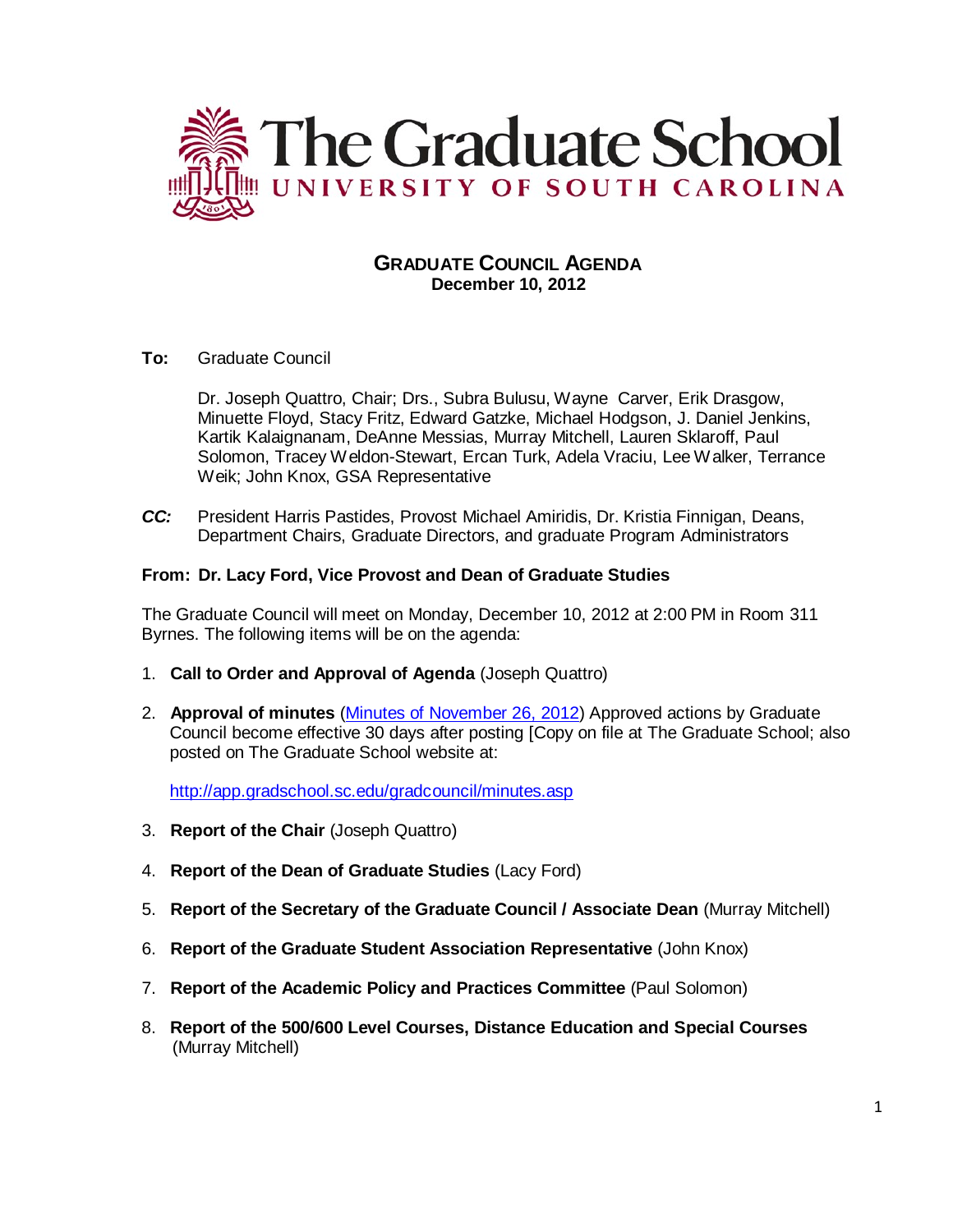#### **DED and Special Topics Course Approvals:**

**Social Work** [SOWK J 768 I International Social Work and Social Justice Issues](http://gradschool.sc.edu/facstaff/gradcouncil/2012/SOWK%20J%20768%20I%20International%20Social%20Work%20and%20Social%20Justice%20Issues%20STC%20DED_Redacted.pdf) (3) [Effective Term: Spring 2013] [SOWK J 768 C Crisis Intervention](http://gradschool.sc.edu/facstaff/gradcouncil/2012/SOWK%20J%20768%20C%20Crisis%20Intervention%20STC%20DED_Redacted.pdf) (3) [Effective Term: Spring 2013]

**DED Approvals: HRSM** [ITEC J 747 Management of Health Information Systems](http://gradschool.sc.edu/facstaff/gradcouncil/2012/DEDITEC747_201241_Redacted.pdf) (3) [Effective Term: Spring 2013] [ITEC J 770 Health IT Database Systems](http://gradschool.sc.edu/facstaff/gradcouncil/2012/DEDITEC770_201241_Redacted.pdf) (3) [Effective Term: Spring 2013]

9. **Fellowships and Scholarships Committee** (Wayne Carver)

## 10. **Report of Science, Math, and Related Professional Programs Committee** (Ed Gatzke)

## **ARNOLD SCHOOL OF PUBLIC HEALTH** *Health Services Policy and Management*

Course Change Proposal/Bulletin Change: HSPM 708 Cost [Benefit Analysis](http://gradschool.sc.edu/facstaff/gradcouncil/2012/HSPM%20708%20Cost%20Benefit%20Analysis%20in%20Health%20CCP%2020121121_Redacted.pdf) in Health Change Course Prerequisites to "NONE". Change Course Description This is an introductory course on economic evaluation: analysis of costs, effectiveness and benefits of health interventions. The focus is on applications of economic principles to real-world health policy issues and problems. This course will introduce the conceptual foundations and practical skills needed for conducting economic evaluations in the health sector.

No prerequisites required.

[Effective Term: Spring 2013]

#### **SCHOOL OF MEDICINE** *Biomedical Sciences*

Bulletin Change:

[Biomedical Sciences](http://gradschool.sc.edu/facstaff/gradcouncil/2012/School%20of%20Medicine%20Biomedical%20Sciences%20BCH_Redacted.pdf) Certificate Program

The Biomedical Sciences Certificate Program was created as a postbaccalaureate program to assist students in their efforts to become more competitive for professional (typically medical or dental) schools. Students in this program take rigorous graduate level courses in the biomedical sciences to demonstrate their ability to handle this level of coursework.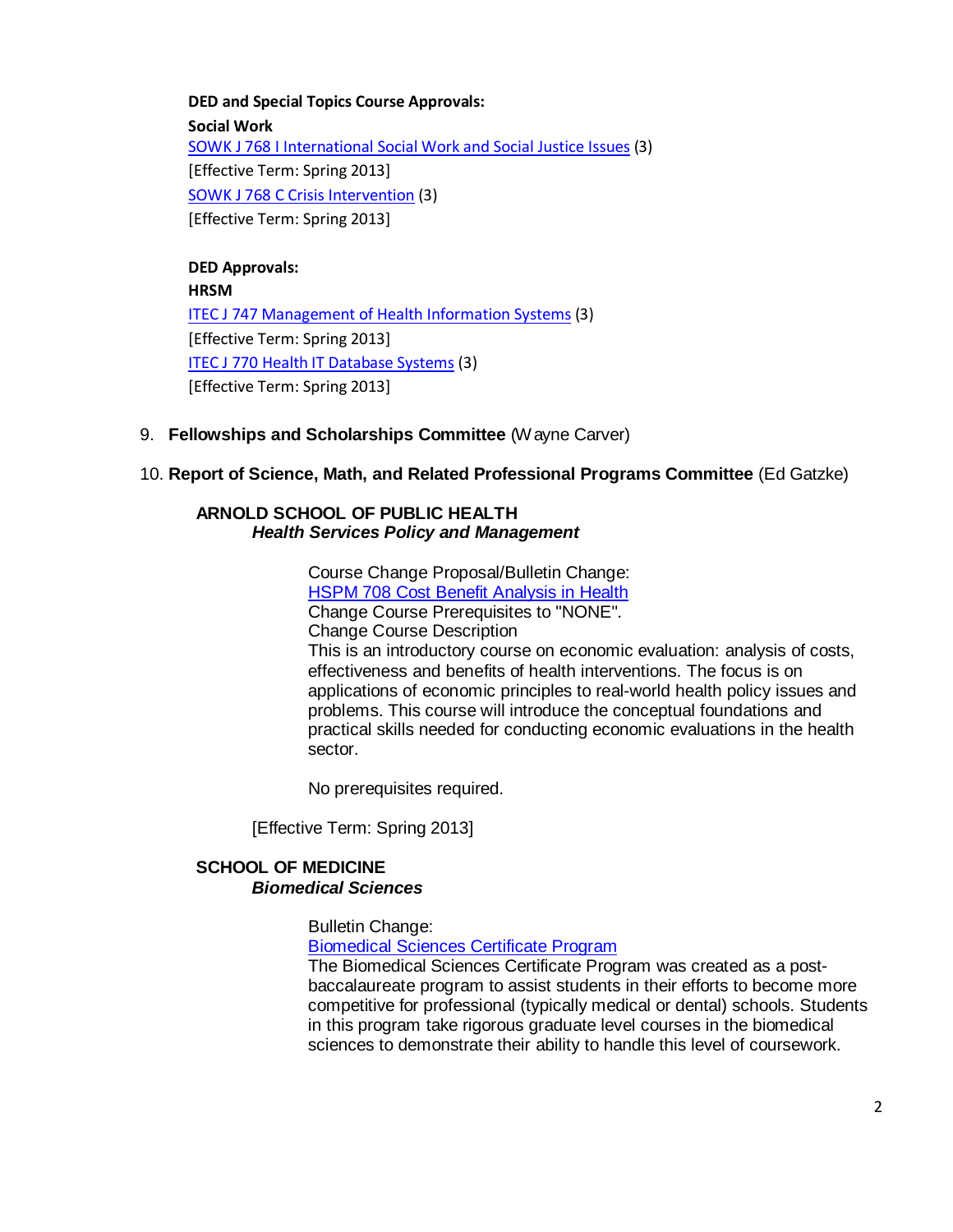We are requesting a change in the required core courses that will be taken by students in this program. The revised core courses already exist, and in the opinion of our graduate curriculum committee, are more relevant to the preparation of students for medical and dental school. The requested change will reduce the number of credits taken in the required core curriculum from 18 to 12. This will allow some flexibility in the program for students to select elective(s) relevant to their specific area of interest.

#### **Current Bulletin**

Degree Requirements (18 Hours)

Required Courses Include:

- PHPH 701 [Physiology for Health Sciences](http://bulletin.sc.edu/preview_course_nopop.php?catoid=35&coid=76625)
- PHPH 705 Biomedical [Pharmacology](http://bulletin.sc.edu/preview_course_nopop.php?catoid=35&coid=76627)
- CHEM 751 [Biosynthesis of Macromolecules](http://bulletin.sc.edu/preview_course_nopop.php?catoid=35&coid=71590)
- CHEM 753 [Enzymology and Protein Chemistry](http://bulletin.sc.edu/preview_course_nopop.php?catoid=35&coid=71592)

Elective Courses Include

One 3 credit course per semester.

- PHPH 750 [Fundamental Neuroscience I](http://bulletin.sc.edu/preview_course_nopop.php?catoid=35&coid=76637)
- CHEM 752 [Regulation and Integration of Metabolism](http://bulletin.sc.edu/preview_course_nopop.php?catoid=35&coid=71591) BMSC 705 - [Medical Cell Biology II](http://bulletin.sc.edu/preview_course_nopop.php?catoid=35&coid=71473)

#### **Proposed New Bulletin**

Required Courses Include:

- BMSC 707 [Biochemistry for Biomedical Sciences](http://bulletin.sc.edu/preview_course_nopop.php?catoid=35&coid=76625)
- BMSC 708 [Human Cell and Molecular Biology](http://bulletin.sc.edu/preview_course_nopop.php?catoid=35&coid=71476)
- **MCBA 710 [Topics in Gross Anatomy](http://bulletin.sc.edu/search_advanced.php?cur_cat_oid=35&search_database=Search&search_db=Search&cpage=1&ecpage=1&ppage=1&spage=1&tpage=1&location=3&filter%5Bkeyword%5D=MCBA+710)**
- PHPH 701 [Physiology for Health Sciences](http://bulletin.sc.edu/search_advanced.php?cur_cat_oid=35&search_database=Search&search_db=Search&cpage=1&ecpage=1&ppage=1&spage=1&tpage=1&location=3&filter%5Bkeyword%5D=PHPH+701)

Elective Courses Include, but are not limited to:

- **PHPH 750 [Fundamental Neuroscience I](http://bulletin.sc.edu/preview_course_nopop.php?catoid=35&coid=76637)**
- CHEM 752 [Regulation and Integration of Metabolism](http://bulletin.sc.edu/preview_course_nopop.php?catoid=35&coid=71591)
- BMSC 705 [Medical Cell Biology II](http://bulletin.sc.edu/preview_course_nopop.php?catoid=35&coid=71473)

[Effective Term: Spring 2013]

# **SCHOOL OF COMPUTING AND ENGINEERING** *Electrical Engineering*

Bulletin Change: [Electrical Engineering,](http://gradschool.sc.edu/facstaff/gradcouncil/2012/11%206%2012%20EE%20Bulletin%20Change%20Form_Redacted.pdf) Ph.D.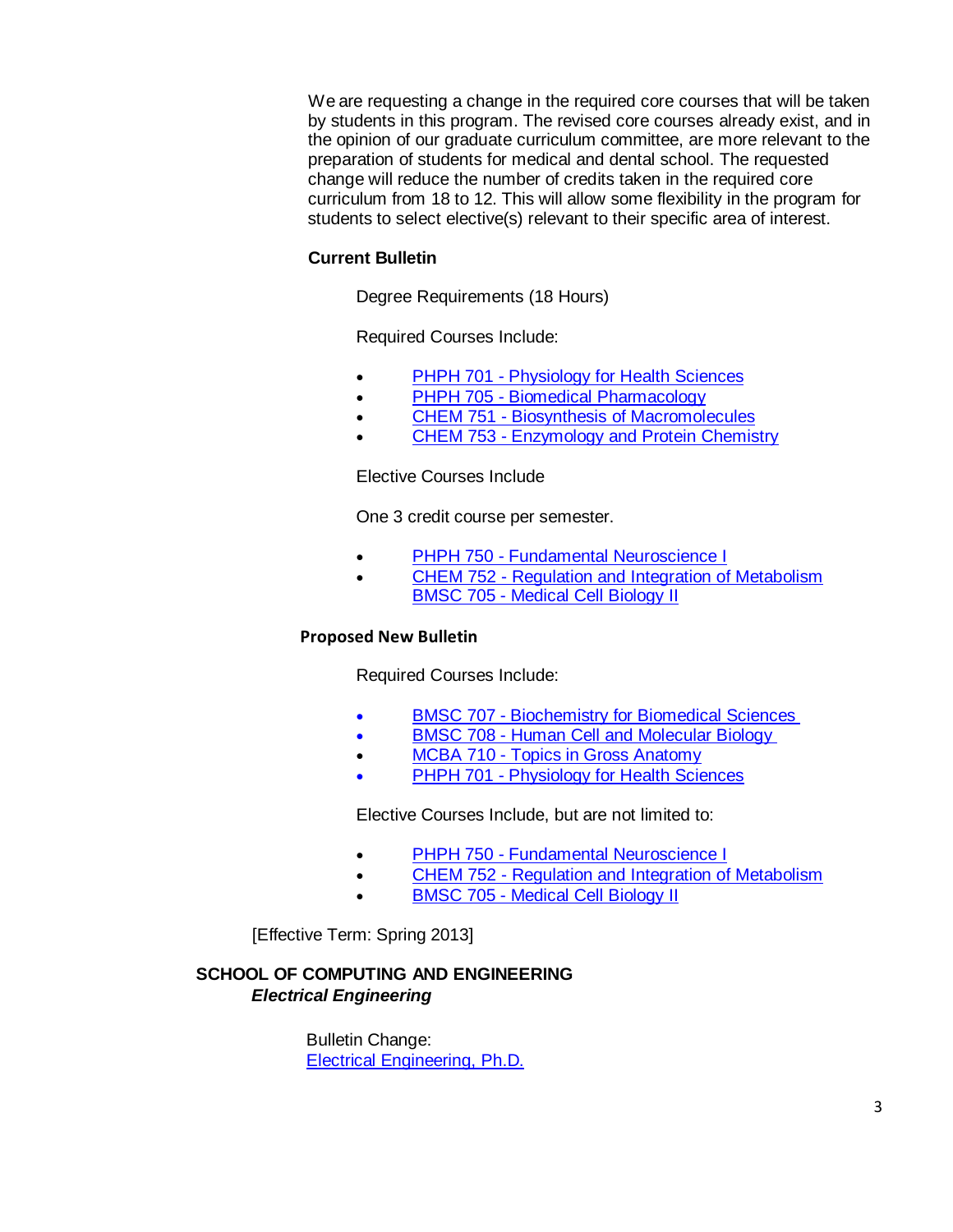#### **Current Bulletin:**

The general requirements for the Ph.D. degree are equivalent to those of The Graduate School. The course work requirement is established by the student's committee, but a minimum of 60 hours (48 hours of course work and 12 of dissertation preparation) beyond the B.S. degree is required. The program of study has to be defined with the agreement of the student's committee. Changes in the program of study are only allowed with the permission of the advisor and the graduate director. The changes have to be made at least one semester before the expected completion of the new program of study.

Degree Requirements (60 Post Baccalaureate Hours)

9 hours of elective coursework to be taken with proper advisement.

Ph.D. students performing research in the area of signal integrity are also required to complete 3 credit hours of:

#### ELCT 897 - Directed [Individual Study](http://bulletin.sc.edu/preview_course_nopop.php?catoid=35&coid=73140)

In the preparation of the program of study, the following requirements also have to be considered:

A minimum of 15 credit hours must be completed in the research field. A maximum of 12 hours of ELCT 797 - [Research](http://bulletin.sc.edu/preview_course_nopop.php?catoid=9&coid=51503) may be counted toward the Ph.D. degree.

Half of all credit hours, not including the dissertation preparation (ELCT 899) must be at the 700 level or above.

As a guideline, a typical program of study for the Ph.D. is:

Hours in the research field: 15 hours Hours outside the department: 6 hours Elective hours with advisement: 9 hours

Dissertation Preparation (12 Hours)

ELCT 899 - Dissertation [Preparation](http://bulletin.sc.edu/preview_course_nopop.php?catoid=35&coid=73141) 

Hours in the research field (15 Hours)

Hours outside the department (6 Hours)

Research (12 Hours)

ELCT 797 - [Research](http://bulletin.sc.edu/preview_course_nopop.php?catoid=35&coid=73120) Directed Individual Study (6 Hours)

ELCT 897 - Directed [Individual Study](http://bulletin.sc.edu/preview_course_nopop.php?catoid=35&coid=73140)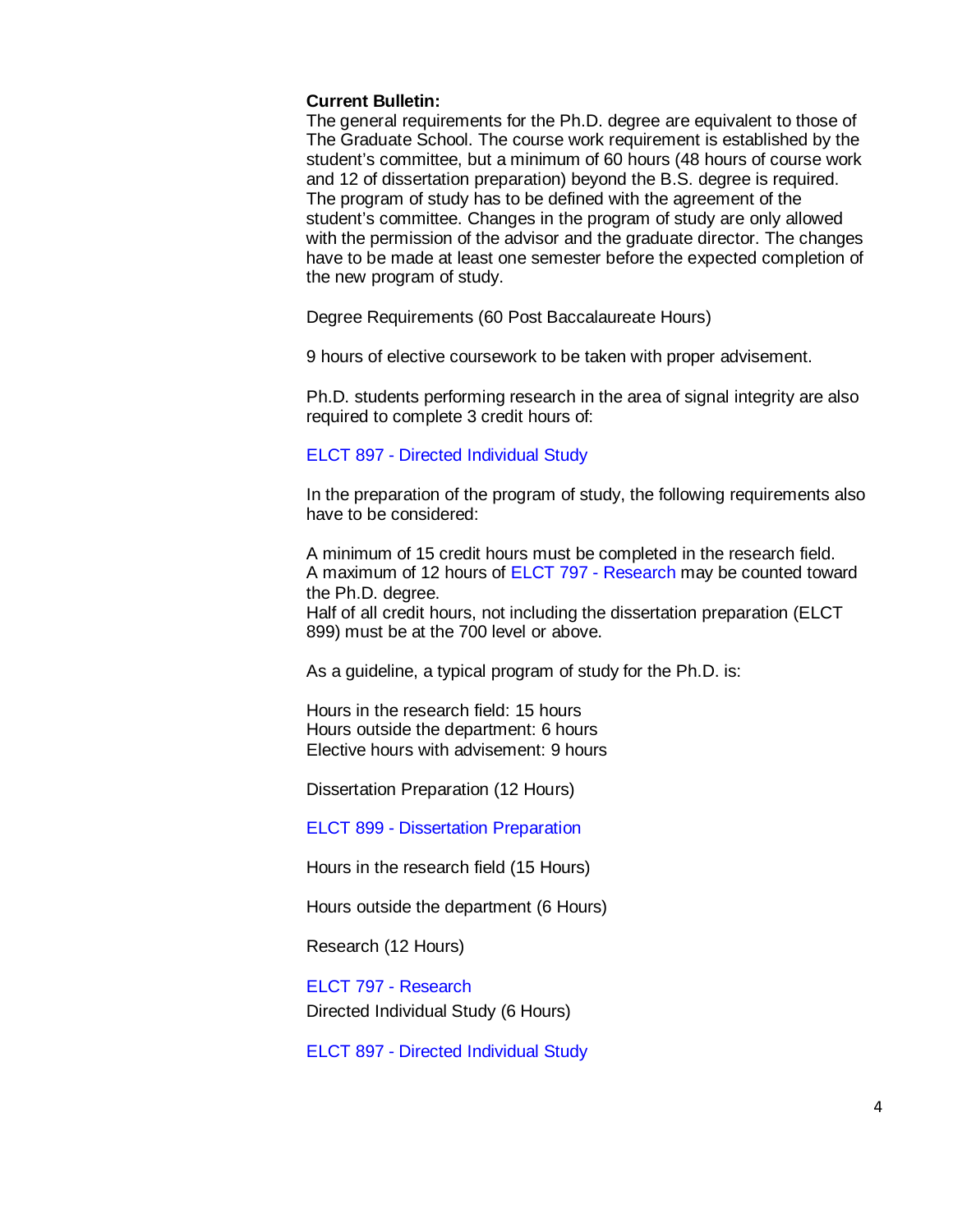Additional Requirements

Students entering the Ph.D. program are required to pass a qualifying examination within 1.5 calendar years of initial enrollment in the program. The exam will be administered through oral questioning of the students by a group of professors. Questions will be based on the major areas of Electrical Engineering (i.e., Circuits & Electronics, Signals & System and Controls, Electromagnetics, and Semiconductor Devices). Details of the exam format and contents will be sent out to the concerned students well in advance of the exam. Students are allowed to take the qualifying exam only twice. For more information on the Qualifying exam, please visit [http://www.ee.sc.edu/Grad/NewPhDQualifyingExam.pdf.](http://www.ee.sc.edu/Grad/NewPhDQualifyingExam.pdf)

Before Ph.D. students can apply for graduation, they need to stay as "Ph.D. candidates" for at least one year. To become Ph.D. candidates, apart from passing the qualifying exam, they also need to have an approved Program of Study in their file with the Graduate School. All Ph.D. students are also required to present a dissertation proposal and a comprehensive exam preferably within three calendar years of initial enrollment in the program. The comprehensive examination, which can be in written or oral format, or a combination of both, will focus on their specific research area, and be administered by their committee. The students must pass the comprehensive exam at least 3 months before they can apply for graduation.

#### **Proposed New Bulletin:**

Electrical Engineering, Ph.D.

The general requirements for the Ph.D. degree in Electrical Engineering are equivalent to those of The Graduate School.

Coursework Requirements

Students entering the Ph.D. program with a B.S. degree are required to complete a minimum of 48 hours of course work and 12 hours of dissertation preparation. At least 24 hours of coursework must be the level of 700 or above.

Students entering into the Ph.D. program with an approved M.S. or M.E. degree are required to complete 18 hours of course work and 12 hours of dissertation preparation. At least nine hours of coursework must be at the level of 700 or above.

The Program of Study (POS) must be defined in consultation with the student's advisor and approved by the Graduate Director. Changes in the POS require permission of the student's advisor and approval of the Graduate Director. Any such changes must be approved before the beginning of a student's final semester.

Not more than 12 hours of ELCT 797 (Research) and not more